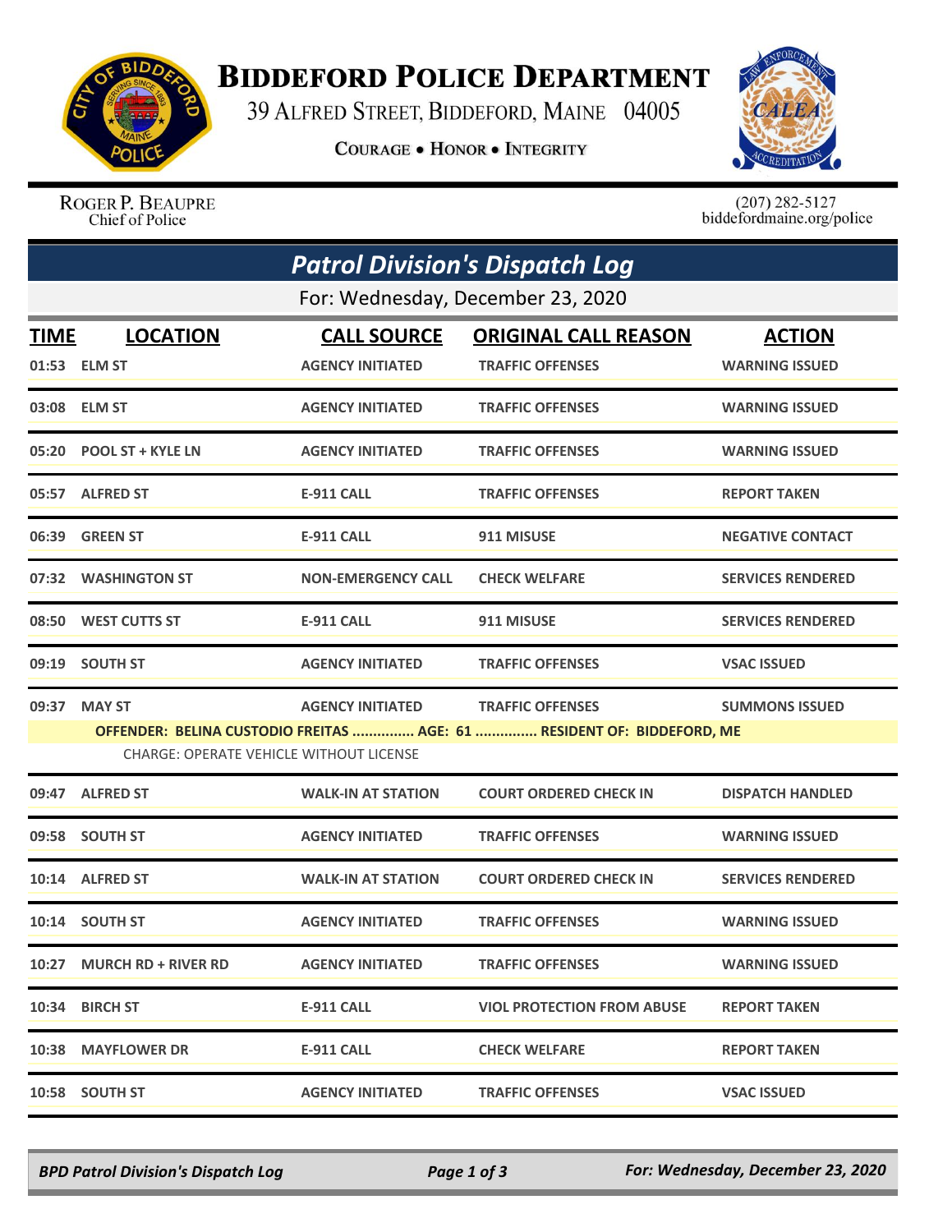| <b>TIME</b> | <b>LOCATION</b><br>12:40 PEARL ST                                                                                                                                                                                                                                         | <b>CALL SOURCE</b><br><b>E-911 CALL</b> | <b>ORIGINAL CALL REASON</b><br>911 MISUSE | <b>ACTION</b><br><b>NO ACTION REQUIRED</b> |  |  |
|-------------|---------------------------------------------------------------------------------------------------------------------------------------------------------------------------------------------------------------------------------------------------------------------------|-----------------------------------------|-------------------------------------------|--------------------------------------------|--|--|
|             | 12:41 PEARL ST                                                                                                                                                                                                                                                            | <b>E-911 CALL</b>                       | 911 MISUSE                                | <b>NO ACTION REQUIRED</b>                  |  |  |
|             | 13:11 WENTWORTH ST                                                                                                                                                                                                                                                        | <b>NON-EMERGENCY CALL</b>               | <b>CHECK WELFARE</b>                      | <b>SERVICES RENDERED</b>                   |  |  |
|             | 13:14 ADAMS ST                                                                                                                                                                                                                                                            | <b>NON-EMERGENCY CALL</b>               | <b>CRIMINAL MISCHIEF</b>                  | <b>REPORT TAKEN</b>                        |  |  |
|             | 13:20 PROSPECT ST                                                                                                                                                                                                                                                         | <b>NON-EMERGENCY CALL</b>               | <b>ESCORTS / RELAYS</b>                   | <b>SERVICES RENDERED</b>                   |  |  |
|             | 13:39 PRECOURT ST                                                                                                                                                                                                                                                         | <b>AGENCY INITIATED</b>                 | <b>ANIMAL COMPLAINT</b>                   | <b>GONE ON ARRIVAL</b>                     |  |  |
|             | 14:03 ELM ST                                                                                                                                                                                                                                                              | <b>NON-EMERGENCY CALL</b>               | <b>THEFT</b>                              | <b>SERVICES RENDERED</b>                   |  |  |
|             | 14:47 WEST ST                                                                                                                                                                                                                                                             | <b>NON-EMERGENCY CALL</b>               | <b>MESSAGE DELIVERY</b>                   | <b>SERVICES RENDERED</b>                   |  |  |
|             | 15:12 GRANITE ST                                                                                                                                                                                                                                                          | <b>E-911 CALL</b>                       | 911 MISUSE                                | <b>SERVICES RENDERED</b>                   |  |  |
|             | 15:12 GRANITE ST                                                                                                                                                                                                                                                          | <b>E-911 CALL</b>                       | <b>DOMESTIC COMPLAINTS</b>                | <b>REPORT TAKEN</b>                        |  |  |
|             | 15:14 CHADWICK PL                                                                                                                                                                                                                                                         | <b>WALK-IN AT STATION</b>               | <b>PAPERWORK</b>                          | <b>SERVICES RENDERED</b>                   |  |  |
|             | 15:38 CHADWICK PL                                                                                                                                                                                                                                                         | <b>AGENCY INITIATED</b>                 | <b>PAPERWORK</b>                          | <b>PAPERWORK SERVED</b>                    |  |  |
|             | 16:42 WEST ST                                                                                                                                                                                                                                                             | <b>E-911 CALL</b>                       | 911 MISUSE                                | <b>NO ACTION REQUIRED</b>                  |  |  |
| 16:59       | <b>BOULDER WAY</b>                                                                                                                                                                                                                                                        | <b>NON-EMERGENCY CALL</b>               | <b>DISTURBANCE / NOISE</b>                | <b>GONE ON ARRIVAL</b>                     |  |  |
|             | 17:02 BACON ST<br><b>NON-EMERGENCY CALL</b><br><b>VEHICLE CRASH - POLICE ONLY</b><br><b>ARREST(S) MADE</b><br>OFFENDER: JEFFREY ROBERT COTE  AGE: 52  RESIDENT OF: BIDDEFORD, ME<br>CHARGE: OUI (ALCOHOL)-NO TEST<br><b>CHARGE: UNLAWFUL POSSESSION OF SCHEDULED DRUG</b> |                                         |                                           |                                            |  |  |
|             | 17:33 PEARL ST                                                                                                                                                                                                                                                            | <b>E-911 CALL</b>                       | 911 MISUSE                                | <b>NO ACTION REQUIRED</b>                  |  |  |
|             | 17:51 EMERY ST                                                                                                                                                                                                                                                            | <b>NON-EMERGENCY CALL</b>               | <b>MISSING PERSON</b>                     | <b>NO ACTION REQUIRED</b>                  |  |  |
|             | 18:03 CLIFFORD ST                                                                                                                                                                                                                                                         | <b>NON-EMERGENCY CALL</b>               | <b>ANIMAL COMPLAINT</b>                   | <b>SERVICES RENDERED</b>                   |  |  |
|             | 18:31 MAIN ST                                                                                                                                                                                                                                                             | <b>NON-EMERGENCY CALL</b>               | <b>TRESPASSING</b>                        | <b>FIELD INTERVIEW</b>                     |  |  |
|             | 18:37 HIGH ST                                                                                                                                                                                                                                                             | <b>NON-EMERGENCY CALL</b>               | <b>CIVIL COMPLAINT</b>                    | <b>CIVIL COMPLAINT</b>                     |  |  |
|             | 18:43 ALFRED ST                                                                                                                                                                                                                                                           | <b>NON-EMERGENCY CALL</b>               | <b>COURT ORDERED CHECK IN</b>             | <b>NO ACTION REQUIRED</b>                  |  |  |
|             | 18:45 ALFRED ST                                                                                                                                                                                                                                                           | <b>E-911 CALL</b>                       | 911 MISUSE                                | <b>DISPATCH HANDLED</b>                    |  |  |
|             | 19:01 MAIN ST + FOSS ST                                                                                                                                                                                                                                                   | <b>AGENCY INITIATED</b>                 | <b>TRAFFIC OFFENSES</b>                   | <b>WARNING ISSUED</b>                      |  |  |